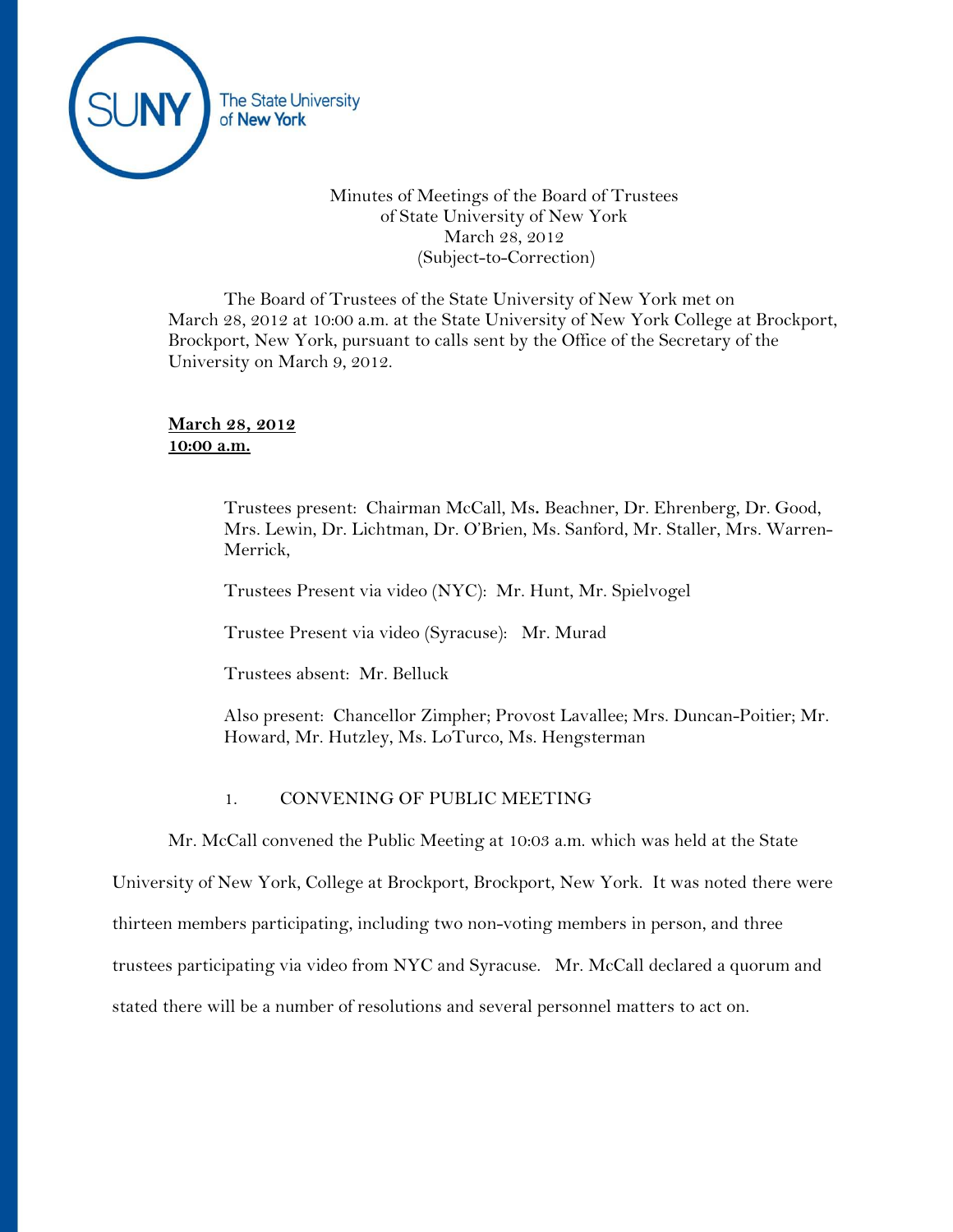# 2. CONVENING OF EXECUTIVE SESSION

At 10:05 a.m., Mr. McCall called for an Executive Session under provisions of Section

105 of Article 7 of the Public Officers Law, as follows:

 $(1)$  (d) "discussions regarding proposed, pending or current litigation"; (1) (f) "the medical, financial, credit or employment history of a particular person or corporation, or matters leading to the appointment, employment, promotion, demotion, discipline, suspension, dismissal or removal of a particular person or corporation."

Upon motion of Mrs. Warren-Merrick, seconded by Mrs. Lewin, it was unanimously

agreed to convene an Executive Session for the purposes specified by Mr. McCall.

Mr. McCall recessed the Executive Session at 12:35 p.m.

# 3. RECONVENING OF PUBLIC MEETING

On March 28, 2012 at 1:02 p.m. Mr. McCall reconvened the Public Meeting, which was

held at the State University of New York, College at Brockport, Brockport, New York. No

action was taken during Executive Session.

Trustees Present: Chairman McCall, Ms**.** Beachner, Dr. Ehrenberg, Dr. Good, Mrs. Lewin, Dr. Lichtman, Dr. O'Brien, Ms. Sanford, Mr. Staller, Mrs. Warren-Merrick,

Trustees Present via video (NYC): Mr. Hunt, Mr. Spielvogel

Trustees absent: Mr. Belluck; Mr. Murad

Also present: Chancellor Zimpher; Provost Lavallee; Mrs. Duncan-Poitier; Mr. Howard, Mr. Hutzley, Ms. LoTurco, Ms. Hengsterman

Chairman McCall acknowledged and thanked Trustee O'Brien for being one of the

hosts at Brockport. He acknowledged Ann Marie Murray, President of Herkimer Community

College, and Scott Turner, President of the College Council of SUNY College at Brockport.

Chairman McCall thanked President Halstead and his wife for hosting the Board of Trustees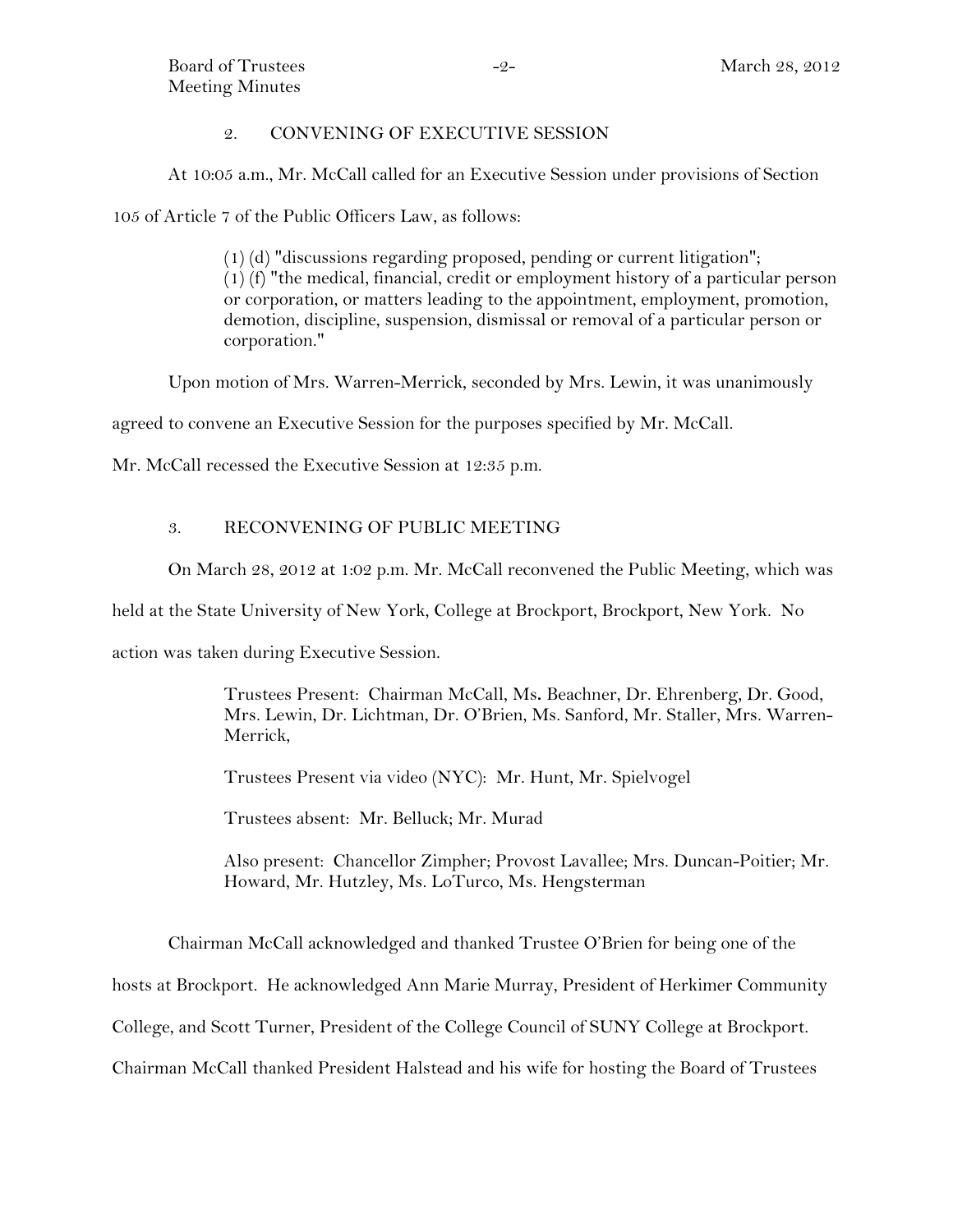#### Board of Trustees  $-3 -3-$  March 28, 2012 Meeting Minutes

meeting, for his leadership at Brockport, and for sharing with the Trustees the wonderful achievements at Brockport. He then invited President Halstead to share with the group all the activities happening at Brockport.

President Halstead thanked the audience and all the members of the Board of Trustees for their support over the years. He recognized that these last few years have been challenging and acknowledged that it could not be done without the Board's help and guidance. President Halstead provided the group with a summary of where the College at Brockport is today and where they are heading in the future. He gave an overview of the various projects going on at the campus, including the construction of a new state of the art facility supporting academic programs, recreation, and 23 sports, for which the grand opening will occur on September 14, 2012. In addition, there will be a new academic building, set to be occupied in 2014. Shortly thereafter, the campus is preparing for new science and research facilities as well as various renovation and upgrades to other buildings throughout the campus.

President Halstead concluded his remarks by thanking everyone and launched Brockport's multi-media communications message titled "Pursue Something Greater".

#### 4. CHAIRMAN'S REPORT

Mr. McCall highlighted some of the activities he has been involved in since the last Board meeting, including SUNY Day and the Student Showcase. SUNY Day allowed campus presidents and student leaders to engage in advocacy efforts with legislative leaders and officials in the Governor's office to talk about SUNY's needs and to seek support for SUNY's goals.

The Student Showcase highlighted research projects students were working on throughout the SUNY Campuses. Mr. McCall indicated that these events truly highlighted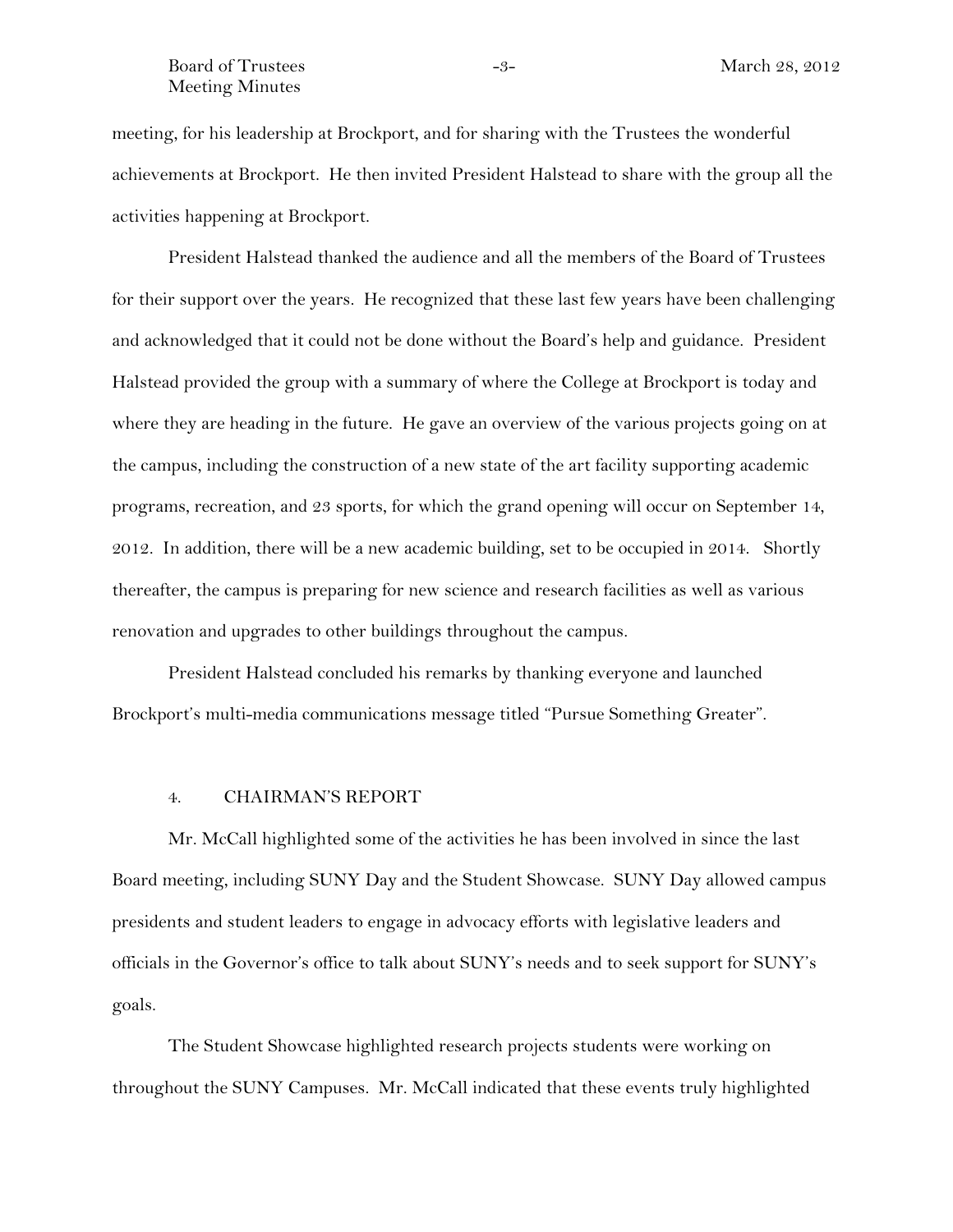what the Power of SUNY is all about. He mentioned that the reception SUNY gets now is all thanks to the efforts of the Chancellor and the active SUNY Board members. He thanked his colleagues for their leadership.

Mr. McCall then called on Chancellor Zimpher for her report to the Board.

## 5. CHANCELLOR'S REPORT

Chancellor Zimpher began her report by thanking the Chairman for exercising such great advocacy for SUNY. She acknowledged Ken O'Brien and thanked President Halstead for hosting. Chancellor Zimpher asked President Halstead to share with the group his recent visit to Washington D.C.

President Halstead summarized his visit to Washington, D.C, in which he represented SUNY. He said the visit included meetings with legislators and a roundtable discussion, focusing on policy issues with members of President Obama's administration. The session he attended began with the Chief of Public Engagement, John Carson and included Tony Miller, Deputy Secretary of Education, representing Secretary of Education, Arne Duncan. They outlined President Obama's priorities from his cradle to career agenda to race to the top, teacher preparation, remediation, and STEM. He indicated these were some of the same themes the Chancellor echoed in her visit to the White House.

Chancellor Zimpher continued her report and summarized some of her recent activities highlighted in the good news pamphlet. She described a few of the accomplishments which included the formation of the Distinguished Academy, the creation of a Tobacco-Free SUNY taskforce, fundraising efforts, the new SUNY Passport app for smart phones, and Vibrant Community service activities.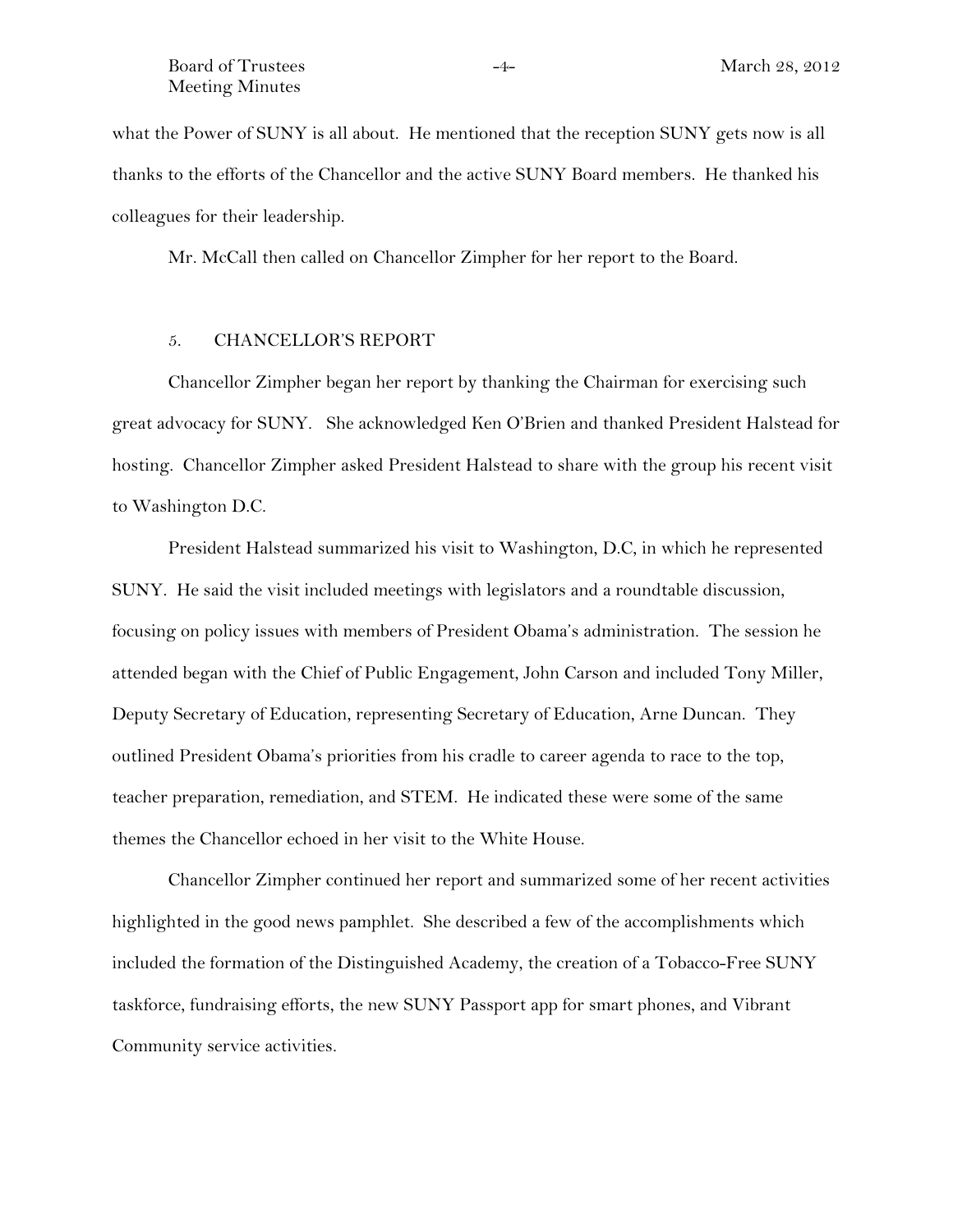Board of Trustees  $-5 -5-$  March 28, 2012 Meeting Minutes

Chancellor Zimpher mentioned the Governor's recent announcement of Phase II of NYSUNY2020, which opens the competition to all the SUNY campuses. She also briefly summarized her recent trip to Malaysia on behalf of SUNY and the New York Academy of Sciences to talk about Cradle to Career, aiming at sealing the leaks in the education pipeline. The Chancellor's other recent international trip to China and Korea included the opening of SUNY Korea, in partnership with SUNY Stony Brook University and the SUNY Global center, and on behalf of all campuses, as part of a campus in Korea that intends to hosts multiple international campuses. Stony Brook has led the way with SUNY Korea, which is the first campus being built by the Korean hosts, becoming the most unique relationship SUNY has around the world.

Chancellor Zimpher then announced her recommendation for the next President of Fredonia. She congratulated the candidate and summarized her qualifications before the resolution was presented to the Board for approval.

# Appointment of Dr. Virginia Schaefer Horvath as President at the State University of New

## York College at Fredonia

Upon motion of Dr. Ehrenberg, seconded by Ms. Beachner, the following resolution was approved by affirmative votes from all present.

Resolved that the appointment of Dr. Virginia Schaefer Horvath as President of the State University of New York College at Fredonia, at a State salary of \$205,000 effective on or about July 1, 2012, upon the retirement of Dennis Hefner from that position, be and hereby is, approved. Dr. Horvath will reside in a campus owned house and be provided the use of a campus owned car.

 $(2012 - 010)$ 

Chairman McCall invited Frank Pagano, former Mayor of Fredonia, and President of the Fredonia College Council, to say a few words.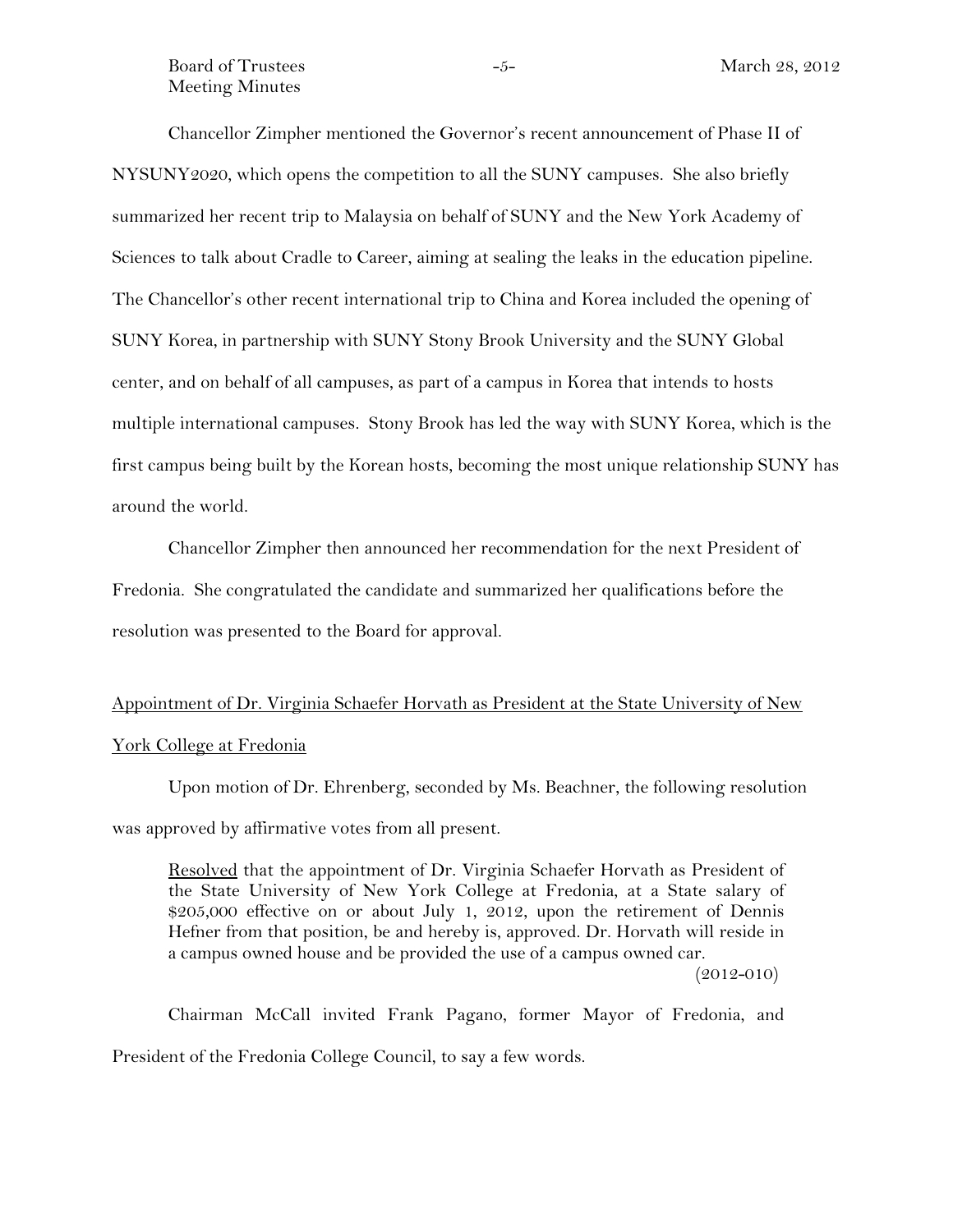Mr. Pagano thanked the Chairman and recognized that Dr. Horvath will be the first female president at Fredonia. He mentioned the campus is looking forward to her service to the System. He thanked President Halstead for his hospitality and invited all to have a meeting at Fredonia.

Chairman McCall then invited Dr. Horvath to say a few words. Dr. Horvath thanked all for the opportunity and stated she is committed to the students at the campus and those in the Western region. She concluded by stating she looks forward to being a partner and is ready to deliver the important Power of SUNY.

## 6. APPROVAL OF MINUTES

## Approval of Minutes of the Board's Meeting Held on January 25<sup>th</sup>, 2012

Upon motion of Mrs. Warren-Merrick, seconded by Mrs. Lewin, the proposed minutes were approved by affirmative votes from all present as the official minutes of the meetings held.

# 7. RESOLUTION

## Revision of By-Laws

Upon motion of Dr. Ehrenberg, seconded by Dr. Lichtman, the following resolution was

approved by affirmative votes from all present.

Resolved that the By-Laws of the Board of Trustees of the State University of New York, adopted July 14, 1955 by Resolution 55-62, as last amended by Resolution 2011-096, adopted September 20, 2011, be, and the same hereby are, amended to add to Article I thereof new section 6 and to amend Article III thereof to read as follows (brackets denote old material to be deleted; underlining denotes new material to be added):

(6) *Non-voting Members.* A non-voting member shall not be included in the number of members required to constitute a quorum of the Board or any of its committees, and the presence of a non-voting member shall not be counted to determine whether a quorum is present for a meeting of the Board or any of its committees. Whenever in these By-Laws reference is made to an act of the majority of members, an act of the majority of members shall mean an act of the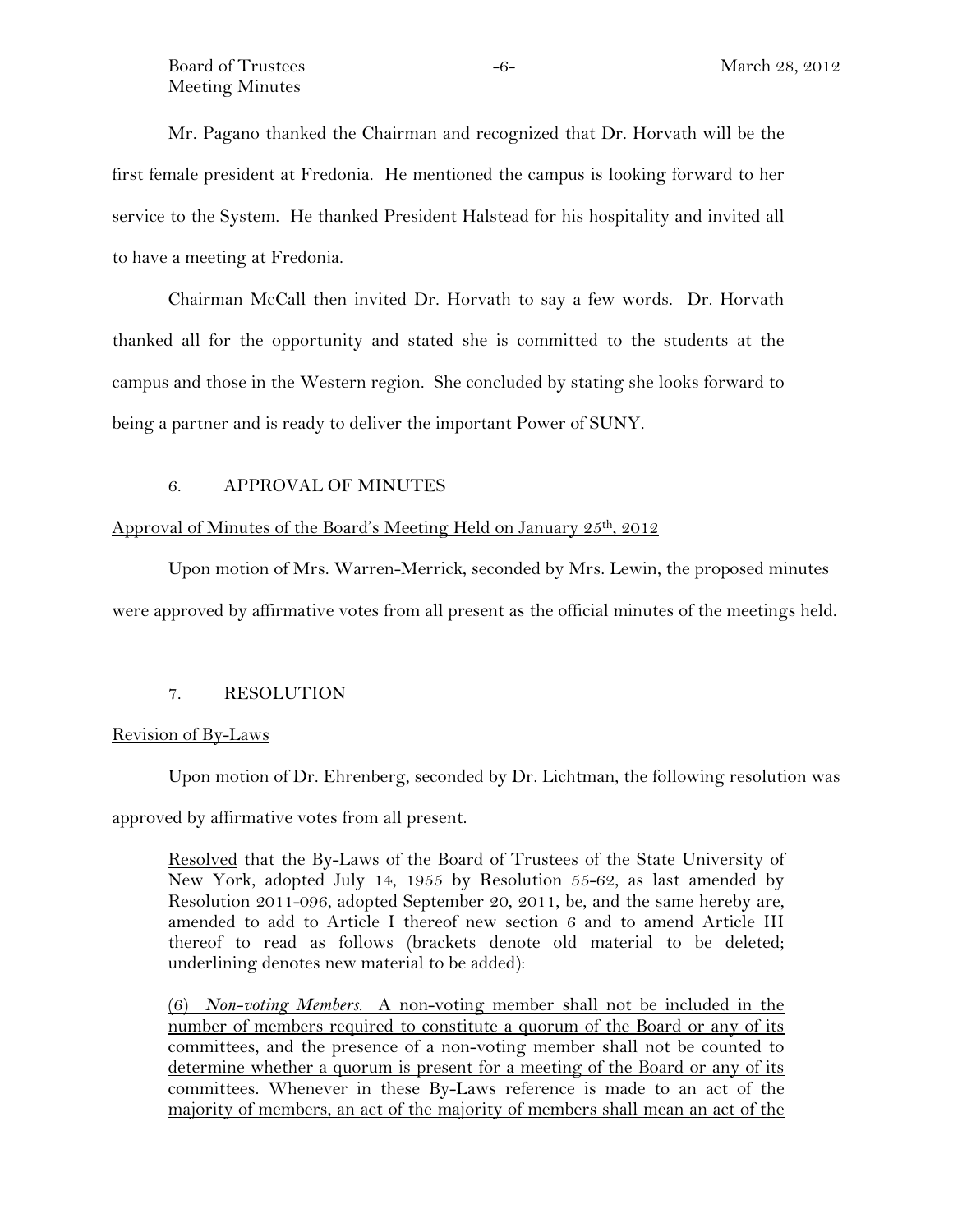majority of members other than the non-voting member(s). A non-voting member may chair a committee of the Board, and as chair may exercise the usual functions of a presiding officer, including making or seconding resolutions, but may not vote upon resolutions.

# \* \* \* \* ARTICLE III **COMMITTEES**

The Chairman or Board of Trustees may establish and constitute such standing and special committees as  $[it]$  the Chairman or Board may from time to time deem desirable, to function until discharged by the Chairman or the Board, as the case may be.  $(2012 - 011)$ 

# 8. CONSENT AGENDA ITEMS

Chairman McCall called upon Mr. Howard for the resolutions from the consent agenda

from the committees.

Upon motion of Ms. Sanford, seconded by Mrs. Warren-Merrick, the following

resolutions were approved by affirmative votes from all present.

# Establishment of the State University of New York (SUNY) Distinguished Academy

Whereas the State University of New York Board of Trustees has proudly established a historic tradition of acknowledging and honoring extraordinary faculty achievement through appointment to Distinguished Faculty Rank; and

Whereas the appointment to Distinguished Faculty Rank at the state-operated campuses is both a system-wide distinction and a promotion in rank; and

Whereas the SUNY Board of Trustees and Chancellor Zimpher have extended SUNY's highest tribute to the Community Colleges in recognition of the extraordinary contributions and achievements of faculty in this sector; and

Whereas the SUNY Board of Trustees has the authority to bestow system-wide distinctions; now, therefore, be it,

Resolved that the Chancellor is directed to establish a SUNY Distinguished Academy with membership of all active Distinguished faculty that have been so appointed by the SUNY Board of Trustees.

Resolved that the SUNY Distinguished Academy will strive to honor the accomplishments of all Distinguished faculty.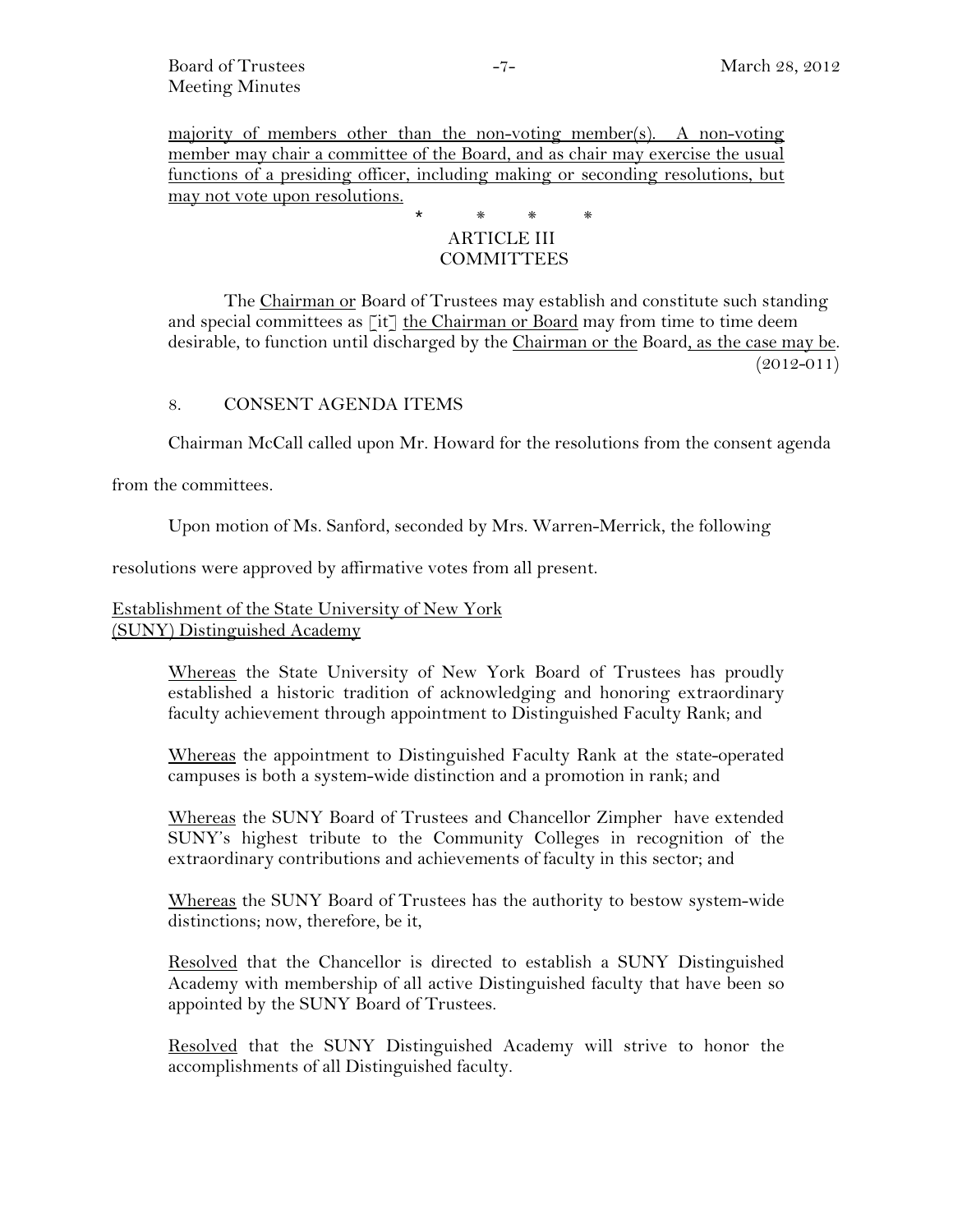Board of Trustees  $-8 -8-$  March 28, 2012 Meeting Minutes

Resolved that the Chancellor, following the Distinguished faculty established policies and procedures, will develop appropriate ways for all Distinguished faculty to help raise or ensure academic excellence within the State University. (2012-012)

#### State Personal Income Tax Revenue Bonds

Whereas pursuant to State Finance Law Art. 5-C, enacted by Ch. 383, Pt. I, L. 2001, Public Authorities Law Art. 8, Title 4, a State Personal Income Tax Revenue Bonds (Education) General Bond Resolution, adopted by the Dormitory Authority on July 24, 2002, and a State Personal Income Tax Revenue Bonds (General Purpose) General Bond Resolution, adopted by the Dormitory Authority on April 29, 2009, the Dormitory Authority is authorized to issue bonds, from time to time, the debt service of which is payable from a portion of the State's personal income tax revenues, to finance State University educational facilities, the State share of the cost of capital facilities of community colleges under the program of the State University, and capital facilities of other entities; and

Whereas by Resolution 2002-90, adopted August 8, 2002, the State University Board of Trustees authorized the execution and delivery of a proposed Disbursement and Use Agreement with respect to the State University educational facilities, among the State University, the State University Construction Fund, and the Dormitory Authority; and, with respect to the State share of the cost of capital facilities of community colleges under the program of the State University, approved the form of a disbursement and use agreement between each community college under the program of the State University, the local sponsor of each such community college, and the Dormitory Authority; and

Whereas it is necessary to finance the cost of State University educational facilities as hereinafter provided; and

Whereas it is necessary to finance the State share of the cost of capital facilities of community colleges under the program of the State University as hereinafter provided; and

Whereas the Dormitory Authority proposes to issue State Personal Income Tax Revenue Bonds, in one or more series, from time to time, for the acquisition, construction and improvement of State University educational facilities, to finance the State share of the cost of capital facilities of community colleges under the program of the State University, and to finance capital facilities of other entities; now, therefore, be it

Resolved that the Chancellor, or designee be, and hereby is, authorized to execute, deliver and otherwise provide any and all certifications, approvals, assurances or other documents, and to take steps necessary and appropriate to enable the Dormitory Authority of the State of New York to issue State Personal Income Tax Revenue Bonds, from time to time, for the acquisition, construction and improvement of State University educational facilities and to finance the State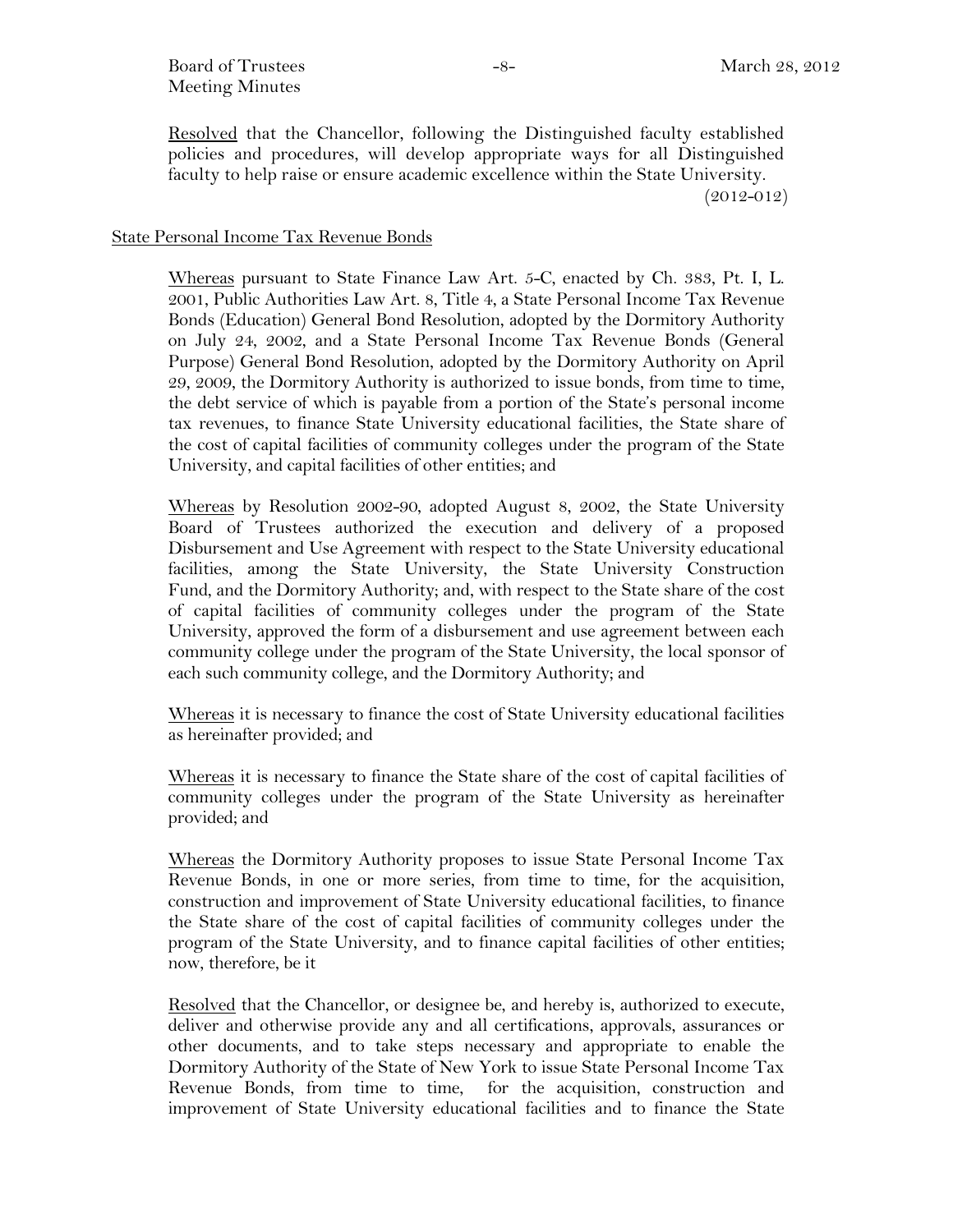Board of Trustees  $-9 -9-$  March 28, 2012 Meeting Minutes

share of capital facilities of community colleges under the program of the State University, in amounts authorized by the State Division of the Budget to support expenditures with respect to the State's 2012-13 fiscal year, consistent with the provisions of the State's Multi-year Capital Financial Plan and enacted multi-year capital financing plan appropriations.

 $(2012 - 013)$ 

# Acquisition of Property - State University of New York College at New Paltz

Whereas it is necessary for the purposes of the State University of New York College at New Paltz to acquire real property hereinafter described; now, therefore, be it

Resolved that the real property situated at 82 South Manheim Boulevard, New Paltz, New York, be purchased for a sum not to exceed \$326,000 as established by a proper appraisal, and an accurate survey and approval of title to said real property by the Attorney General; and, be it further

Resolved that the Chancellor, or designee, be, and hereby is, authorized to execute any and all documents, notices, maps, or any other instruments necessary or appropriate to effect the acquisition of title to and possession of such property.

 $(2012 - 014)$ 

# Delegation with Respect to the Purchase of Real Property

Whereas Education Law  $\frac{\$355(2)}{a}$  authorizes the State University Board to purchase real property for any educational or other purpose within the jurisdiction and corporate purposes of the State University; and

Whereas from time to time the State University has adopted resolutions that authorize the purchase of real property at a maximum amount as established by appraisal and that authorize the Chancellor, or designee, to take all steps necessary to execute and approve documents, notices, maps and other instruments necessary or appropriate to effect the acquisition of title to and possession of such property; now, therefore, be it

Resolved that the Board of Trustees delegates to the Chancellor, or designee, authority to purchase real property for the State University, for the purposes set forth in Education Law  $\frac{6355(2)}{a}$ , for a sum not to exceed \$1 million, as established by appraisal, and to take all steps necessary to execute or approve, all documents, notices, maps, or other instruments necessary or proper to effect the acquisition of title to and possession of such property; and, be it further

Resolved that the Board of Trustees, on its own initiative, may take up any matter delegated by this resolution.

 $(2012 - 015)$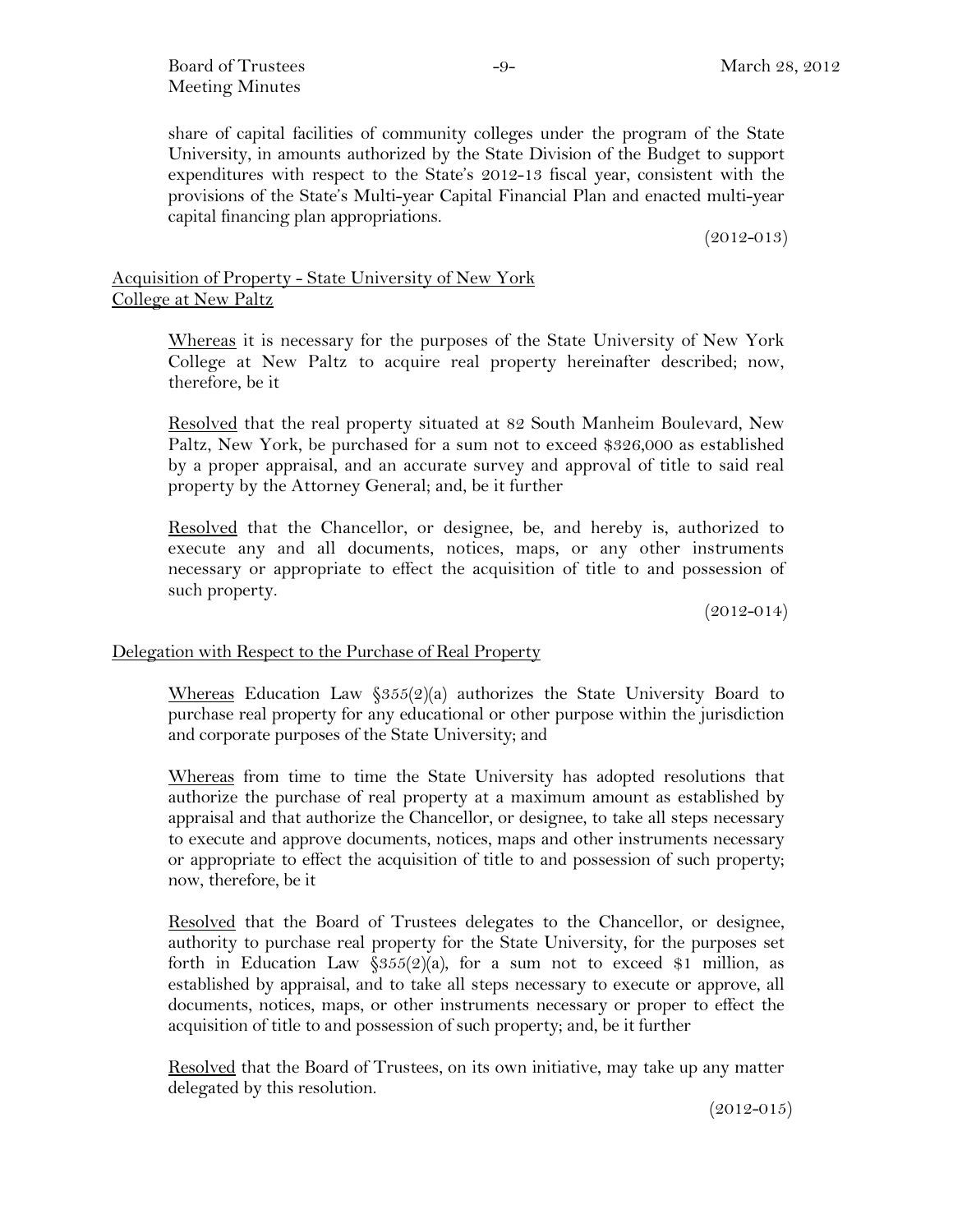# Delegation with Respect to the Transfer of Jurisdiction of Real Property

Whereas Public Lands Law §3(4) authorizes a State entity, including the State University, to make application to the Commissioner of General Services, for the transfer of jurisdiction of State-owned real property from another State entity to the applying State entity, and to consent to the transfer of jurisdiction of Stateowned real property under its jurisdiction to another State entity; and

Whereas from time to time the State University has adopted resolutions that authorize application to the Commissioner of General Services, for the transfer of jurisdiction of State-owned real property from another State entity to the State University, and to consent to the transfer of jurisdiction of State-owned real property under the State University's jurisdiction to another State entity; and that authorize the Chancellor, or designee, to take all steps necessary to execute and approve documents, notices, maps and other instruments necessary or appropriate to effect such transfers of jurisdiction; now, therefore, be it

Resolved that the Board of Trustees delegates to the Chancellor, or designee, authority to make application to the Commissioner of General Services for the transfer of jurisdiction of State-owned real property from another State entity to the State University, and to consent to the transfer of jurisdiction of State-owned real property, not in excess of the lesser of twenty (20) acres or ten (10%) percent of the total State-owned acreage of the related State University institution, under the State University's jurisdiction to another State entity; and to take all steps necessary to execute and approve documents, notices, maps and other instruments necessary or appropriate to effect such transfers of jurisdiction; and, be it further

Resolved that the Board of Trustees, on its own initiative, may take up any matter delegated by this resolution.

 $(2012 - 016)$ 

# Delegation with Respect to the Approval of Facilities for Regional Community Colleges

Whereas Education Law §6310(10) provides that proposals for the acquisition or construction of facilities for a regional community college shall be approved by the regional college board of trustees, the legislative bodies of the counties participating in the respective community college region, and the State University Board; and

Whereas from time to time the State University has adopted resolutions that approve proposals for the acquisition or construction of facilities for regional community colleges; now, therefore, be it

Resolved that the Board of Trustees delegates to the Chancellor, or designee, authority to approve proposals in an amount not in excess of \$5,000,000 for the acquisition or construction of facilities for regional community colleges; and, be it further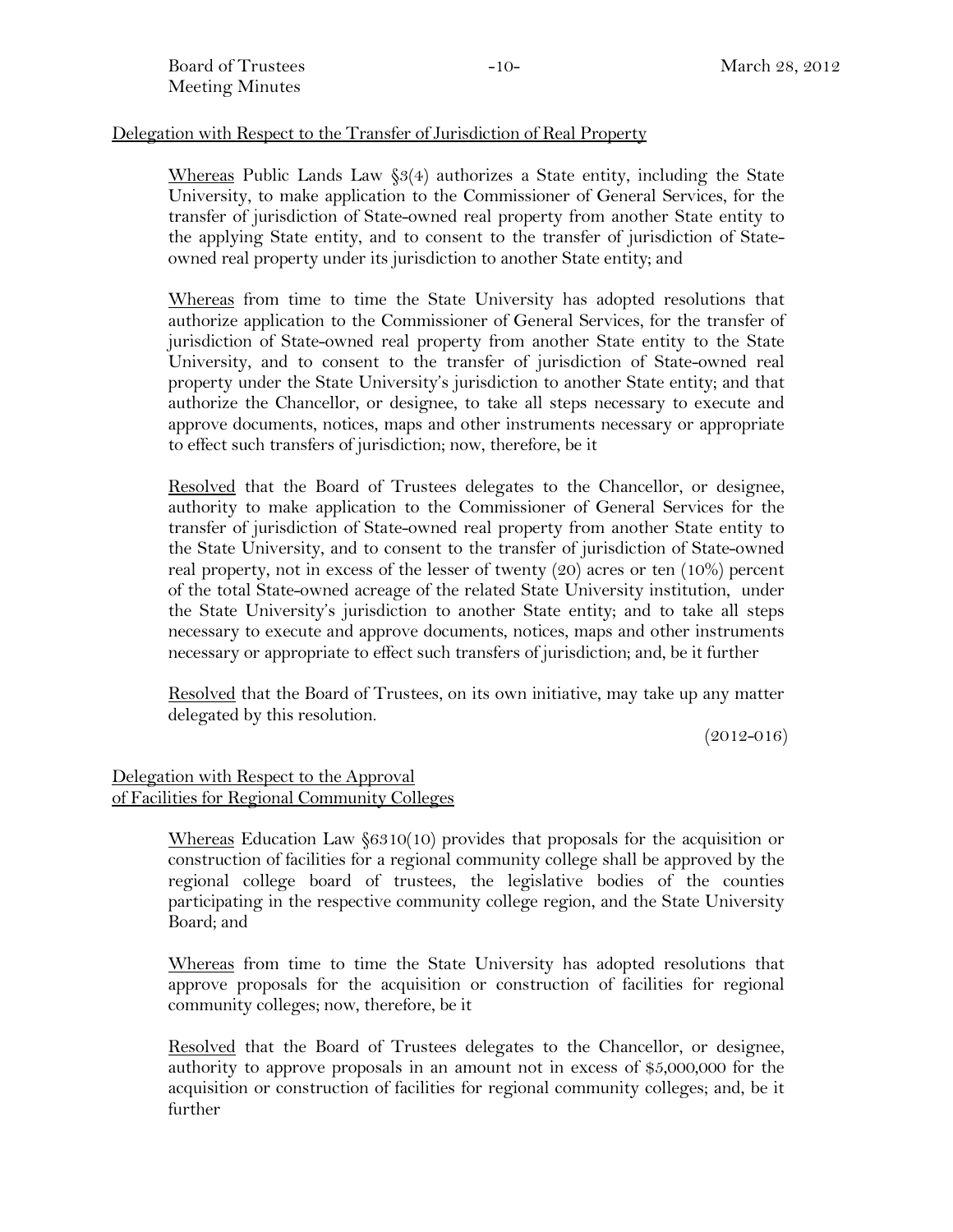Resolved that the Board of Trustees, on its own initiative, may take up any matter delegated by this resolution.

 $(2012 - 017)$ 

## Delegation with Respect to the Abandonment of Real Property

Whereas Public Lands Law §30-a(1) authorizes a State entity, including the State University, to determine that State-owned real property under the jurisdiction of the State entity is no longer necessary or useful to the purposes of the State entity and to declare the same abandoned; and

Whereas from time to time the State University has adopted resolutions that declare abandoned State-owned real property under its jurisdiction, and that authorize the Chancellor, or designee, to take all steps necessary to execute and approve documents, notices, maps and other instruments necessary or proper in order that such real property may be conveyed by the Office of General Services in accordance with Public Lands Law §§33 and 34; now, therefore, be it

Resolved that the Board of Trustees delegates to the Chancellor, or designee, authority to determine that State-owned real property under the jurisdiction of the State University, not in excess of the lesser of twenty (20) acres or ten (10%) percent of the total State-owned acreage of the related State University institution, is no longer necessary or useful to the purposes of the State University and to declare the same abandoned, and to take all steps necessary to execute or approve documents, notices, maps, or other instruments necessary or proper in order that such real property may be conveyed by the Office of General Services in accordance with Public Lands Law §§33 and 34; and, be it further

Resolved that the Board of Trustees, on its own initiative, may take up any matter delegated by this resolution.

(2012-018)

## Delegation with Respect to Easements

Whereas pursuant to Public Lands Law section 3(2), the Commissioner of General Services has authority to grant rights and easements in perpetuity or otherwise in and to State lands, upon the written request of the head of the State entity having jurisdiction over such State land, or of an employee of the State entity designated for such purpose; and

Whereas from time to time the State University has adopted resolutions that authorize the Chancellor, or designee, to take all steps necessary to execute and approve documents necessary to effect the grant of specific easements with respect to lands under the jurisdiction of the State University, including making written request to the Commissioner of General Services to grant such easements; now, therefore, be it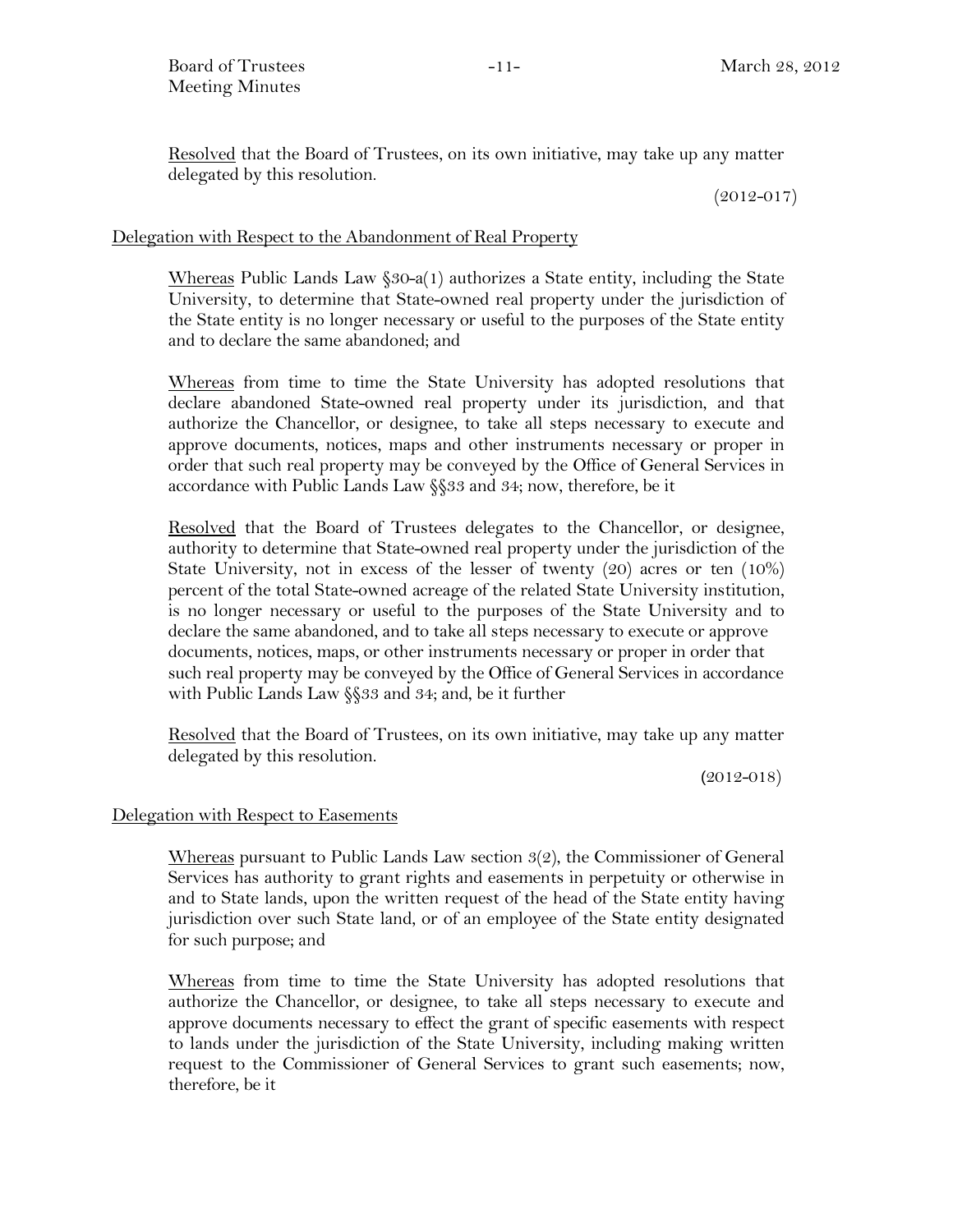Board of Trustees  $-12-$  March 28, 2012 Meeting Minutes

Resolved that the Board of Trustees delegates to the Chancellor, or designee, authority to take all steps necessary to execute or approve in the name of and on behalf of this Board, all documents, notices, maps, or any other instruments necessary or proper to effect conveyance of utility, highway improvement and telecommunication easements that benefit the related campus, with respect to lands under the jurisdiction of the State University, pursuant to Section 3(2) of the Public Lands Law, including making written request to the Commissioner of General Services to grant such easements; and, be it further

Resolved that the Board of Trustees, on its own initiative, may take up any matter delegated by this resolution.

 $(2012 - 019)$ 

# Amendment to Community College Operating Budget 2010-11Jamestown Community College

Resolved that Res. 2010-120, dated September 15, 2010, be, and the same hereby is, amended to increase State financial assistance for Jamestown Community College for the period September 1, 2010 to August 31, 2011, in the amount of \$514,909 from \$8,609,345 to \$9,124,254 with no increase in total operating budget, subject to the limitations on operating costs for purposes of State financial assistance as contained in the "Code of Standards and Procedures for the Administration and Operation of Community Colleges" (Section 602.8 of Title 8 of the Official Compilation of Codes, Rules and Regulations of the State of New York), and subject to the availability of funds appropriated by the Legislature therefor.

 $(2012 - 020)$ 

## Use of University Facilities for Commercial Purposes

Whereas it is in the interest of the State University and compatible with the University's Strategic Plan 2010 and Beyond to expand the use of University facilities for entrepreneurial activities; now, therefore, be it

Resolved that the Policy for the Use of University Facilities for Commercial Purposes, copy of which is attached hereto, be, and the same hereby is, approved; and, be it further

Resolved that the existing policy on the use of University facilities by commercial enterprises, promulgated by Resolution 66-156, adopted May 12, 1966, as amended by Resolution 73-56, adopted February 28, 1973, and by Resolution 79-100, adopted May 23, 1979, be, and the same hereby is, repealed.  $(2012 - 021)$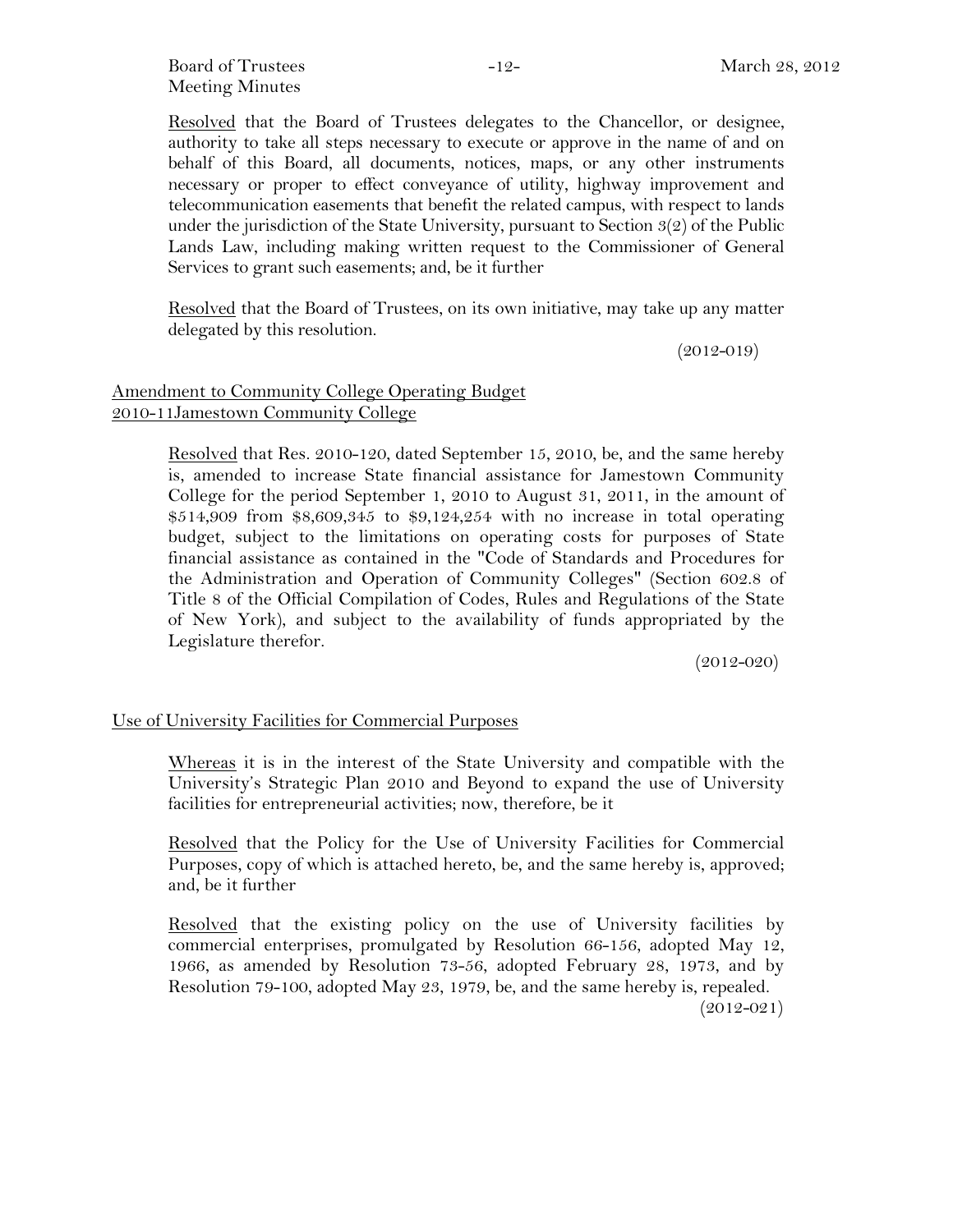#### 9. COMMITTEE PRESENTATIONS

#### Academic Affairs

Mrs. Warren-Merrick gave a brief summary of the committee's meeting, which included a report from Mrs. Duncan-Poitier on eliminating the need for remediation, and a review and report on the master plan 2012 from Dr. Bringsjord. Dr. Lavallee also gave the committee a report on "Getting down to Business", with a review of the iron triangle. The five areas are: Student Completion and Success, Strategic Enrollment Management, Transfer Mobility, Online-Education and Remediation.

## Awarding of Honorary Degrees

Upon motion of Mrs. Warren-Merrick. seconded by Ms. Beachner, the following resolution was approved by affirmative votes from all present.

Resolved that the candidates for Honorary Degrees set forth in a listing which has been filed with the Secretary of the University under date of March 28, 2012 be, and hereby are, approved for conferral of such degrees on the dates and at the places specified in the listing, in accordance with the Guidelines for the Awarding of Honorary Degrees, as last amended by Resolution 90-49, dated March 29, 1990.

(2012-022)

#### Academic Medical Centers/Hospitals

Ms. Preston, Associate Vice Chancellor, provided the committee report on behalf of Mr.

Murad. She summarized the hospital finances and mentioned that the Governor put \$60 million in the budget for hospitals with the legislature providing an additional \$27.8 million for a total of 87.8 million. Recently, hospitals received \$2 million bringing the grand total to \$89 million. She concluded that great progress was made for hospitals this year.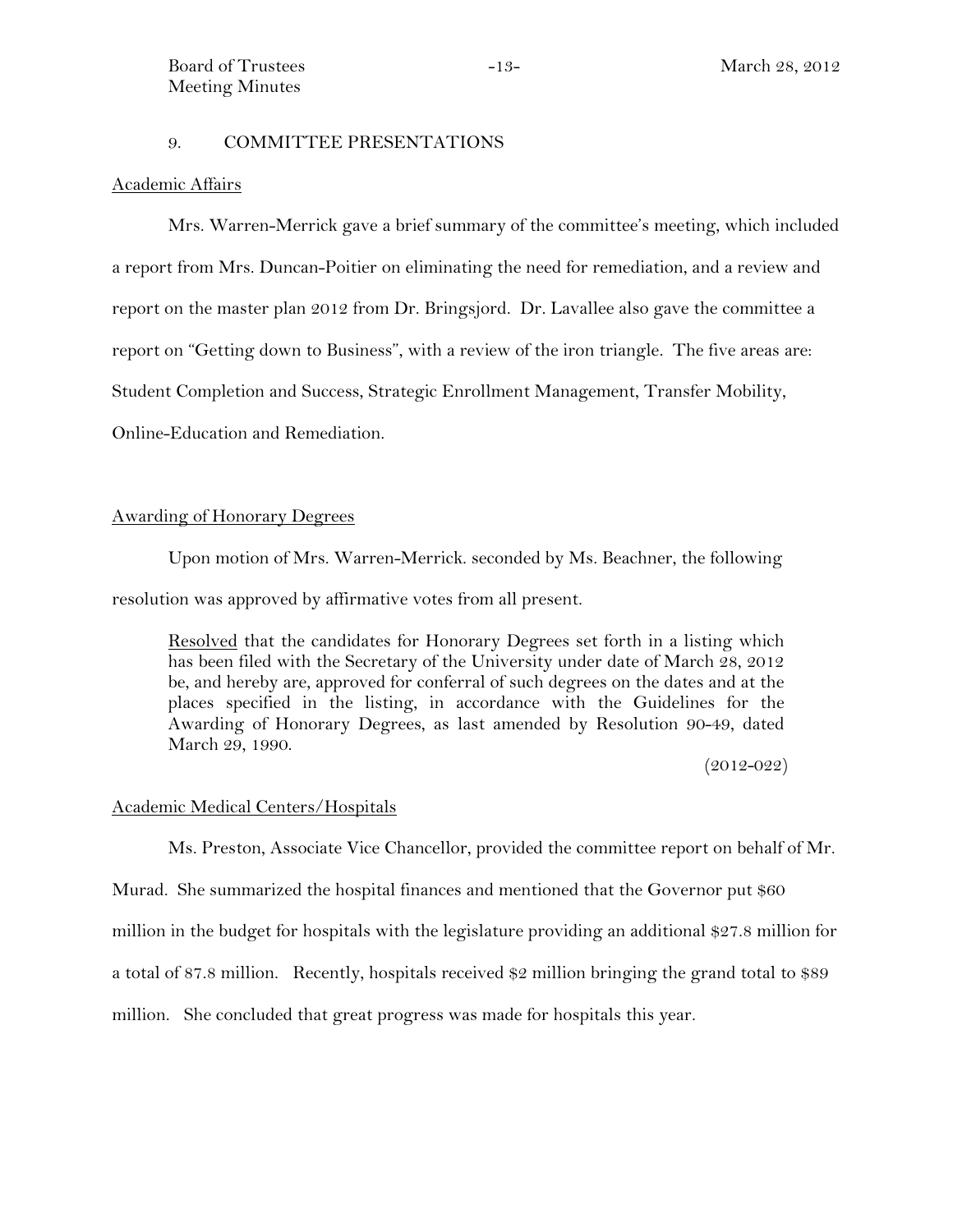Board of Trustees  $-14-$  March 28, 2012 Meeting Minutes

Audit

Mr. Hunt reported that the committee received an update on SUNY's compliance effort, including the recent hire of a compliance coordinator and the development of a compliance committee. The University Auditor provided an overview of the results of the State's Federal Single Audit. The audit found that SUNY generally complied with the federal rules and regulations for student financial aid. The auditors also indicated they were not aware of any significant deficiencies or material weaknesses in the design or operation of internal controls.

KPMG, SUNY's independent external auditors briefed the committee on its audit plan for the audit of the University's 2011-12 financial statements. The auditors provided an overview of their audit approach, a list of campuses they anticipate visiting, and a timeline for completing the engagement. It is the anticipated that the audit will continue throughout the summer with an anticipated date of completion of October 2012.

Chairman McCall noted that the audit report did not require any action at this time.

#### Communications and External Affairs

Mr. Spielvogel reported to the full Board on the reports presented to the committee. He indicated that Assistant Vice Chancellor Stacey Hengsterman reported to the group on SUNY legislative progress, including budget negotiations and successful SUNY events such as SUNY Day. Mr. Spielvogel also indicated that the Chancellor gave one of the best attended legislative budget testimony presentations in SUNY history.

The committee heard an update from Mr. Frame, Director of Federal Relations, who highlighted efforts in Washington, D.C. and talked about how the office intends to use firms to assist in the securing of agency funding in research. Ms. Price gave a presentation on the SUNY Passport and Mr. Belsky provided the committee with a Communications report. Mr.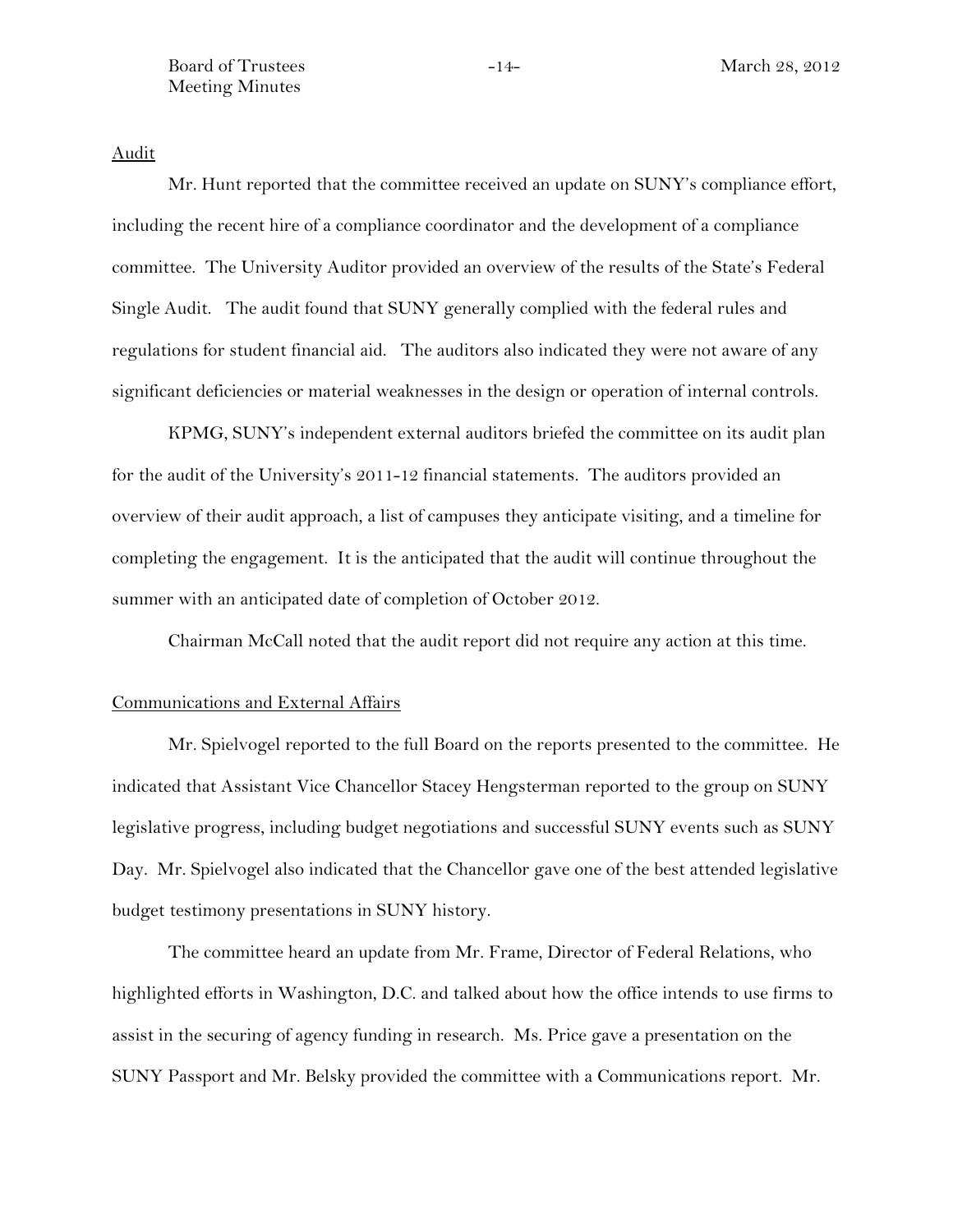#### Board of Trustees  $-15-$  March 28, 2012 Meeting Minutes

Belsky highlighted some of the activities by the Chancellor, who has been engaged in national dialogue around college costs, including appearances on CNN and in the opinion pages of the NY Times, and the impending launch of generation SUNY 2.0.

Since the last meeting, Mr. Spielvogel shared with the group his visits to the University at Albany and its College of Nanoscale Science and Engineering, Binghamton University, the statutory colleges at Cornell, and Stony Brook University. He also indicated that he, along with Chairman McCall and Vice Chancellor Leventhal, met with a delegation from the Government of Israel who wants to expand student exchange opportunities between the United States and Israel.

# Education, College Readiness and Success

Dr. O'Brien indicated that the committee has not met since January 25, 2012. The Charter School Institute has accepted the recommendation for the relocation of Brooklyn Academy School Number 3.

The Committee will meet at the conclusion of the Full Board meeting to take up its agenda.

#### Finance and Administration

Mr. Staller began his report by indicating the committee consulted with the Statutory Colleges regarding the 2012-13 academic year. He indicated that the NYS College of Ceramics at Alfred and Cornell all set their tuition rates, but consult with SUNY.

The committee heard a report on the meeting which took place on March  $20<sup>th</sup>$  on Resource Allocation. There was participation by a number of campuses and he felt there was a sense of collaboration. Vice Chancellor and CFO Brian Hutzley provided an update on the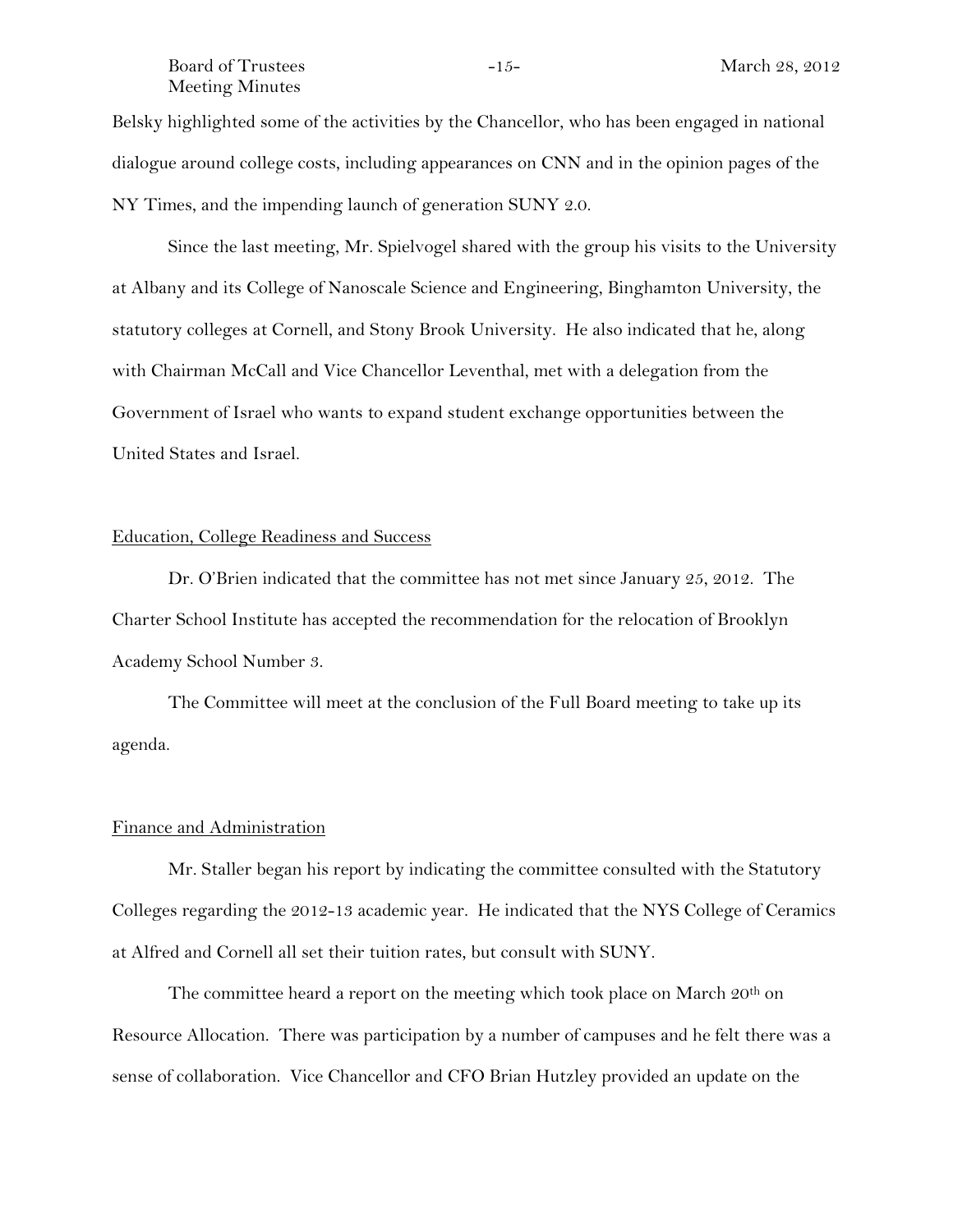#### Board of Trustees -16- 16- March 28, 2012 Meeting Minutes

2012-13 enacted budget, resulting in preliminary discussions. He summarized the resolutions which the committee discussed and passed.

#### Research and Economic Development

Ms. Sanford reported that the committee heard a report from Mr. Howard and Mr. Sanders on compliance initiative. Both the RF and SUNY are collaborating on research compliance initiatives which are consistent with federal requirements. SUNY has formed a compliance committee and has hired a compliance administrator. David Lavallee discussed the research catalyst committee. The committee will make recommendations relative to the Empire Innovation Program, the strategic research partnership with a focus on collaborative research across the various campuses. Provost Lavallee also reported that all of the SUNY members of the SUNY Research Council have now been selected. That Council will serve as an advisory body to the Vice Chancellor for Research, as well as Chancellor, Provost and SUNY Trustees, RF Board, as well as SUNY Presidents, considering SUNY strengths across various campuses and research activities and how to best capitalize on those strengths. The Council will be chaired by the RF President once that individual is chosen and announced, and the outside members of that Council will be selected with the substantial input of that new official.

Mr. Hutzley provided an update on the Governor's REDCs and indicated that Chancellor Zimpher is a member of the Chairman's Council for that effort. The Council is aimed at considering strategies relative to specific five major areas: Research Commercialization, Small Business Development, Workforce Development, attracting investment, and regulatory reforms. He also updated the committee on Phase II of NY2020. The RF and SUNY are both working to support the teams.